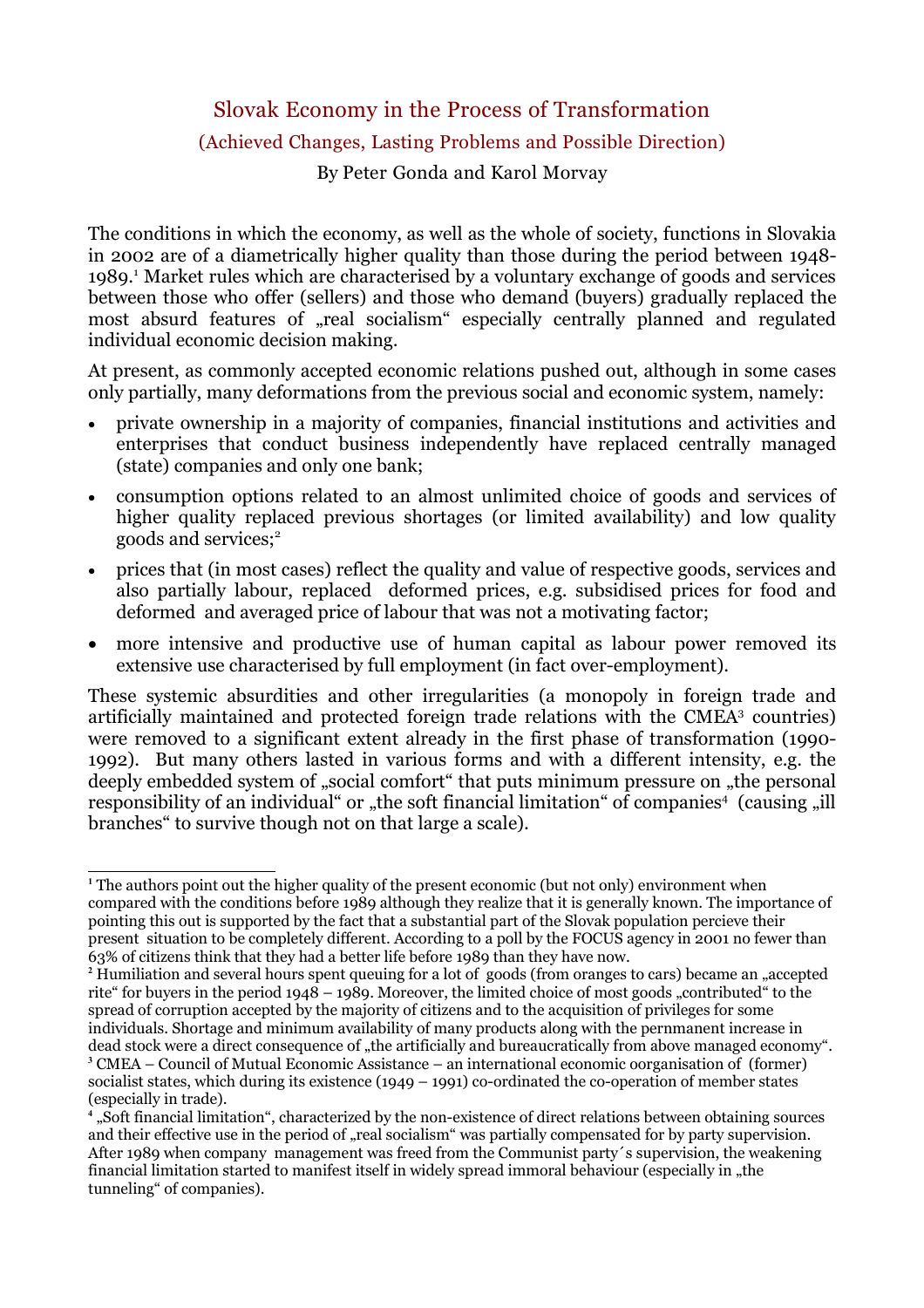Negative trends that remain until the present

The quality and quantity in the level of economic conditions remains low, especially when compared to expectations by economists and the public. Progress in the economy is less than expected in 1990, but it is adequate when compared to other countries, including the transforming ones. This is also partially confirmed by the low economic performance measured by yearly GDP. Economic subjects have reached a pre-transformation GDP level only after ten years of transformation. Moreover, Slovakia still significantly falls behind more economically developed countries, not only as regards economic performance (in 2000 only 48% of the average GDP in the EU countries and 33% of the USA performance) but also with respect to technological developments and the ability to compete (only 44% of the USA level).<sup>5</sup> Slovakia falls behind also when it comes to price and wage levels. <sup>6</sup> The majority of subjects are able to compete on foreign markets only by maintaining lower prices but not by increases in the quality of their products.

Several negative tendencies are characteristic for low performance and competitiveness for the Slovak economy featuring low labour and capital productivity:

- · low level of entrepreneurial and innovative activities and an insufficient flexibility and mobility of labour;
- insufficient effectiveness and return of investments;
- · orientation of the economy structure and export towards products with low level increase in value and towards the production heavy on energy and resources and with little demand on labour;
- high level of dependency on economic performance and competitiveness of a few companies and on energy imports from only one country (Russia).

Low labour productivity relates to a lasting unsatisfactory competitiveness, an ability to create, innovate and to a low capability of "business thinking". Cheap labour with a high rate of high school graduates represents, at present, a certain comparative advantage for Slovakia. Similarly as with cheap energy also cheap labour means only a static and temporary advantage when seen from a desired long-term developmental point of view. Low labour price, especially when it comes to qualified labour, is not a precondition for the use of dynamic comparative advantages (predominantly of intellectual human capital) and for an improvement in the ability to compete. When considering innovative and creative abilities, computer and language skills and the rate of people with university education, Slovakia significantly falls behind many, and not only western, countries. The continuous problems with applying special knowledge causes an increase in the draining of the most qualified and innovative part of the population (the so called "brain drain"). Poor adjustment, minimum activity, failing to meet the labour market criteria as regards labour quality (mainly when it comes to a job that require higher education and qualification) and "deformed" value priorities are typical for the majority of the economically active population. These features are even more remarkable when it comes to people who have lived most of their productive life under the previous social system. Also low labour

**<sup>5</sup>** The comparison of countries economic performances reflects calculated GDP per capita in the USA adjusted to the parity of citizens purchasing power (OECD, www.oecd.org, 2002).

The comparison of ability to compete includes as well as economic performance, also companies effectiveness, government measures and the level of resource use efectiveness. (The World Competitiveness Yearbook, IMD, taken from Domino Forum 14/2002).

<sup>&</sup>lt;sup>6</sup> The price level in Slovakia (calculated by the parity of citizens purchasing power in USD) reaches only 37% of the average price level in the EU (OECD, www.oecd.org, 2002). The low comparative price level in the Slovak Republic confirms that economically Slovakia is falling behind many countries.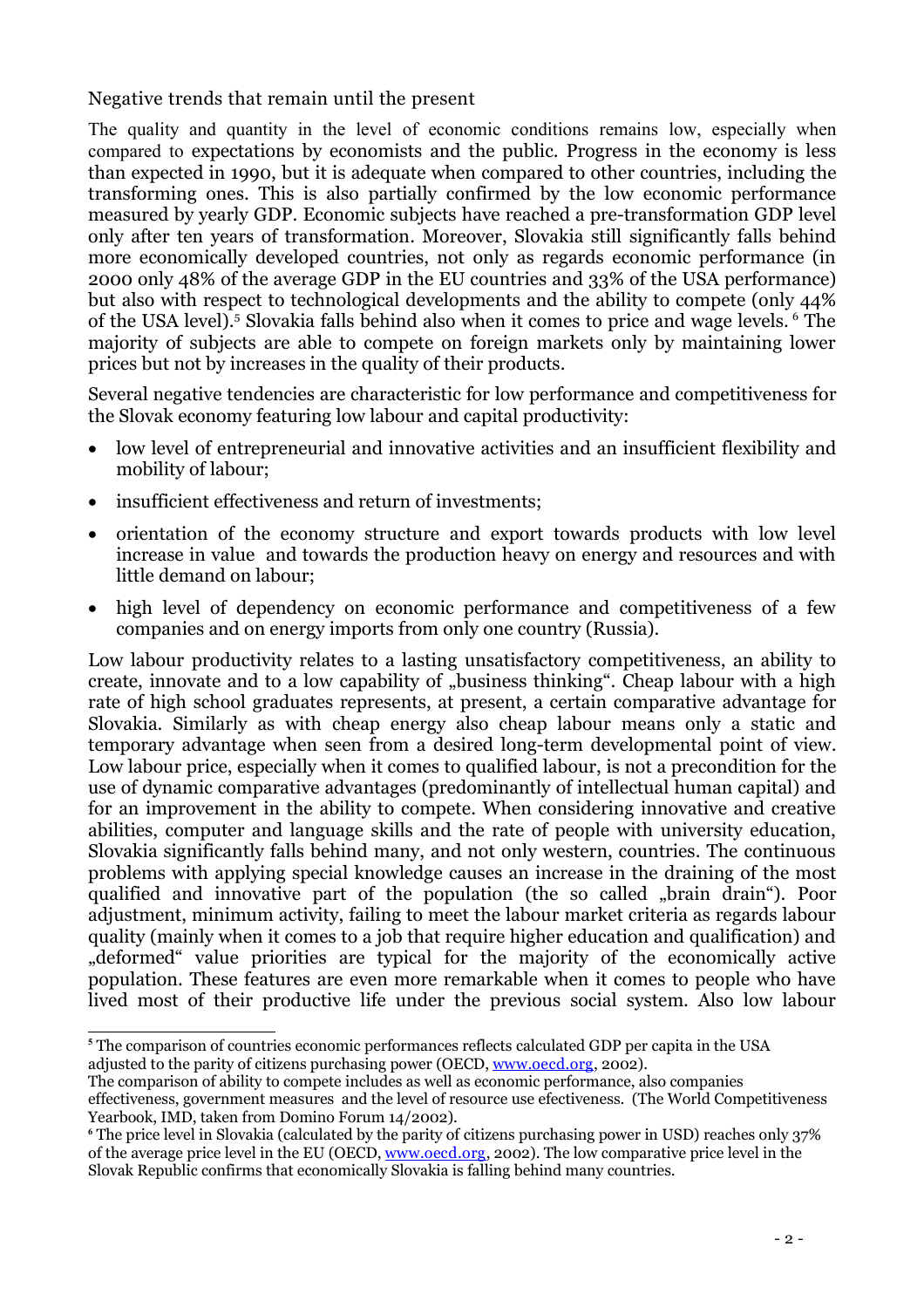mobility represents a substantial limitation on the ability to find a job and on the noticeable growth of economic productivity in the Slovak Republic.

The limited compound economic productivity and effectiveness are caused by the low effectiveness and low return on investments. Obsolete technical and technological equipment in many companies together with poor use of information technology and better qualified labour pose an important restriction on capital effectiveness. Although the investment rate, calculated as a share of the created capital by GDP, has been since the second half of the nineties extremely high (e.g. in 1998 it reached 38% of the created capital by GDP), both previous and current investments do not have the required effect on the current formation of gross product. This high investment rate is also a result of the overblown investment activities in the public sector and the result of "forced "investments" provided by owners of privatised properties. <sup>7</sup> A remarkable part of the investment activity was not motivated by the market. The investment structure remains distorted; it puts too high an emphasis on infrastructure and underestimates key areas that have a substantial influence on Slovakia's ability to compete. In the second half of the 90s only 20% of all investments was predestined for the processing industry. Therefore the investment efficiency is low. It is very much a consequence of a distorted allocation direction as well as of the fact that they require a high level of imports.

High requirements regarding energy and resources (low requirements of human capital on the other hand) and excessive weight of (half) products with a low level of processing emphasise the investment inefficiency in Slovak conditions. Even the biggest exporter from Slovakia – Volkswagen Bratislava – is, similarly like many others, characterised by "wage labour". Most of the production consists of the assembly of imported components followed by export. Thus it contributes to fixing Slovakia's economic position as an "assembly workshop" for foreign firms.

One of the fundamental and long-term lasting tendencies in Slovakia is also a high degree of compound economic performance and competitiveness dependency on a few companies. Slovakia's economic results are to a significant extent shaped by the performance of Volkswagen (Inc.) as well as by Slovnaft (Inc.) and US Steel (Ltd.) - although US Steel (Ltd.) is a restructured successor of a previously financially "broken" company VSŽ. The dependence of export performance on a small number of firms is well documented by the fact that in 2001 two fifths of the exports were in the hands of only ten companies. The "fragility" of today's competitiveness is escalated by great requirements on import necessary in order to have good export results, the fact does not apply only on important firms but on all production. The high level of dependence on the import of energy (oil and natural gas) from only one country, namely from Russia is also a problem. This dependency might restore (although not to such an extent as it used to) certain economic, security and possibly also a political dependency of Slovakia on Russia.

## Grounds for continuing negative economic trends

The continuation (in some cases even deepening) of several negative trends and disorders from socialism after twelve years of transformation call for answers to a fundamental question: "What are the main reasons for there not being a more significant removal of negative economic features from the previous social-economic system?" We present the key reasons from two, mutually interconnected and complementary, points of view. The first group of reasons are to a certain extent impossible to influence factors from the past (inherited from socialism and impossible to influence during transformation) and the

**<sup>7</sup>** The main condition for privatisation was very often an obligation for new owners to make investments. The invested amount was then deducted from the sale price. If a new owner did not make the investment, he

could have paid the extra amount. For new owners then it was worth to invest, although the investments were very often not effective.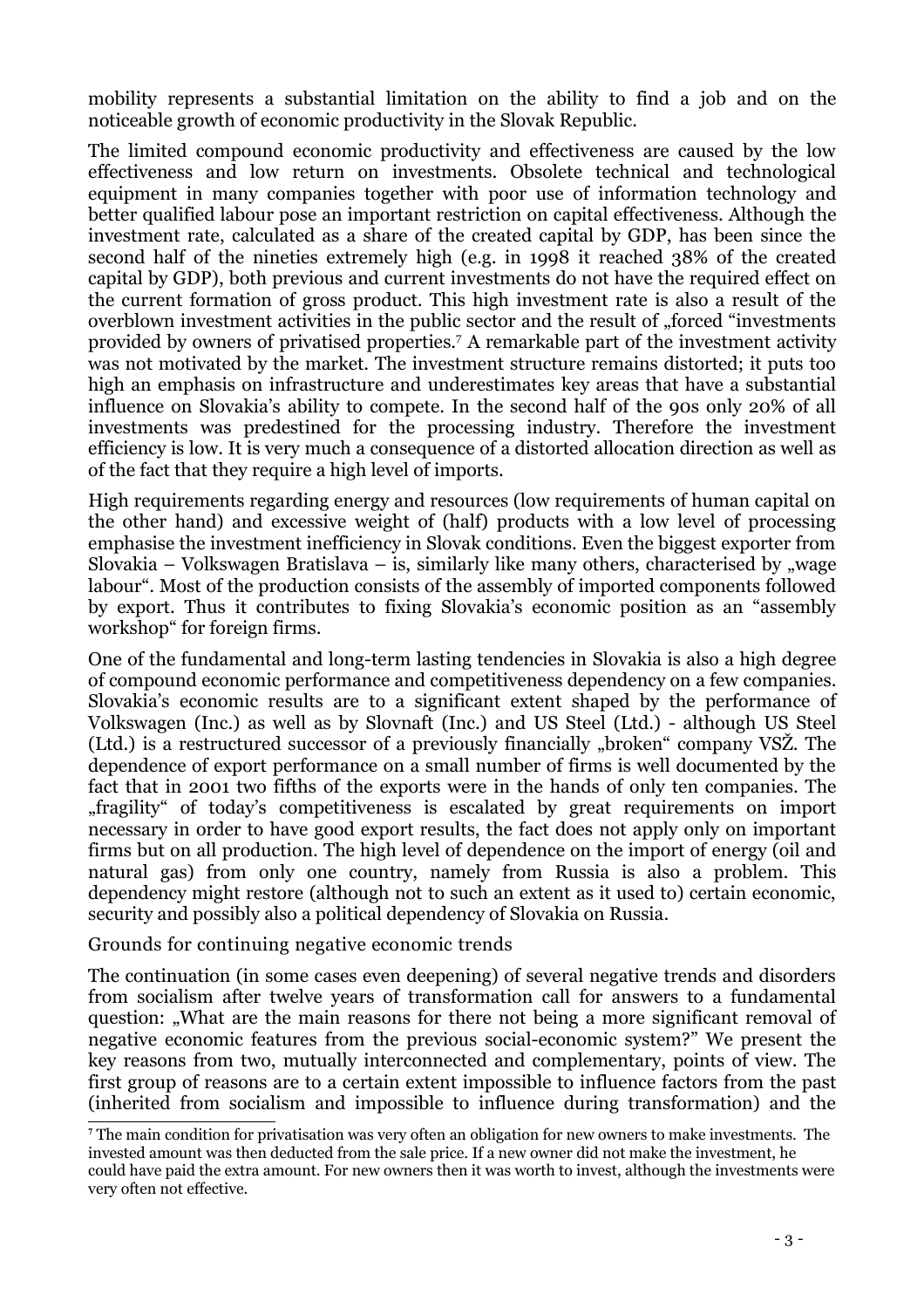other group includes subjective factors (that could have been influenced during transformation).

Objective factors - "embedded" socialistic deformation

The deformation of the 40 year long centralised system is deeply embedded in the behaviour of many people, even those who carry out business. They have probably become much more common and accepted than it was anticipated at the beginning of the transformation process and possibly even more than the majority of people (including the intellectuals) are willing to admit. Hidden deformations and barriers, that have not been overcome and that cause a continuation of negative economic trends, were characterised in socialism by:

- false wealth, and the suppression of people's personal activity and responsibility for their lives;
- · in fact the deteriorating economy featuring autotelic structures (production for production, not to meet consumers´ demands);
- · tendency to imbalance and
- · twisted criteria.

The citizens of the Czechoslovak Socialist Republic (CSSR) lived, unlike citizens of other socialist countries, in relative (although to a significant extent false) financial wealth. The statistically shown year-on-year average rates of personal consumption growth (provided in comparable prices) in the 80s reached in the CSSR 1,6% and in the SSR 2,4%. (Okáli et al., 1999). But every year this growth was overestimated on average by 2-3% when hiding an increase in prices that had not been calculated. Therefore the personal consumption growth was actually stagnating or even dropped. The resources created in the ineffectively functioning economy with absurdly high taxation (taxation on company´s profit amounted to between 75 to 85%) were used to keep a certain (averaged out) living standard. This caused shortages in other spheres. It showed up especially in the lack of resources for the modernisation of production capacities that was followed by a widening of the technological gap between the country and more developed western countries. The financial emergency had notable impacts on the technical infrastructure (halting of road building, technical stagnation of the railways, and the slow development in telecommunications) as well as on social infrastructure (insufficient reconstruction of cities and the emergency condition of city networks). A remarkable advance in public spending growth (spending on the school system, health system, culture, defence, security and administration) and over growth in the production of resources in the economy, represented an important limitation to economic growth. Logically, public spending pumped out the resources that could have been used for personal consumption or as investments to companies. Consequentially, investment shortages led to a technological falling behind, to a deterioration in the environment and an increase in ecological debt. A permanent worsening of the population's health condition (heart diseases and cancer), a decreasing quality of life and low life expectancy were the consequences.

The creation of false impressions of financial sufficiency and wealth together with efforts leading to egalitarianism and paternalistic care, have also had more serious impacts on individuals and their attitude towards their own life. Socialist governments built a culture of dependency – a condition where citizens expected help and were not able or willing to bear responsibility for their own destiny and economic situation. This led to the gradual creation of a passive society, to invention and activity recession. The deformation in thinking and behaviour patterns by the majority of citizens greatly affected economic performance.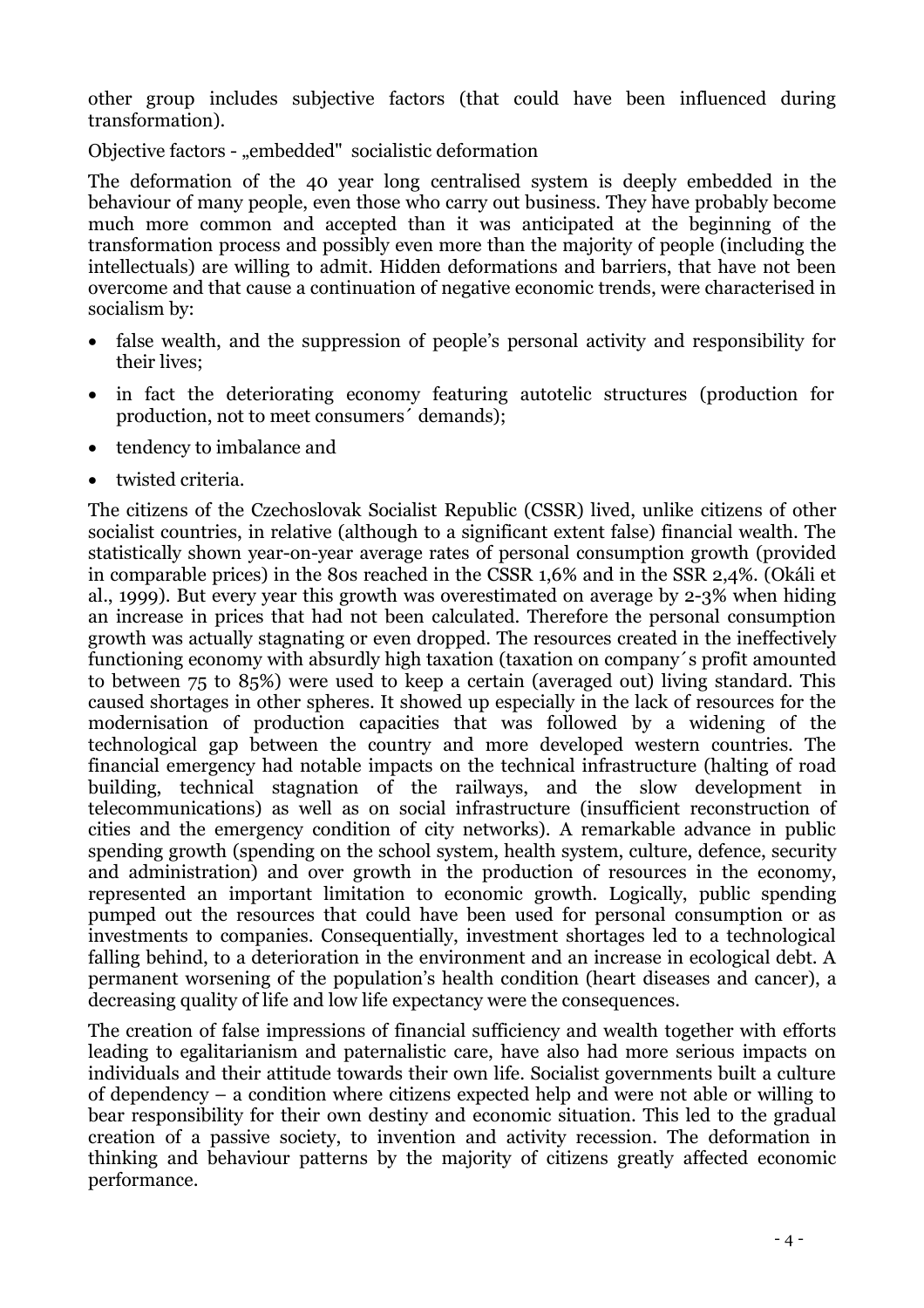This is well confirmed by the fact that the economy in 1989 entered the transformation as a de facto declining economy. Within the period 1981 – 1988, the average year-on-year economic growth rate in permanent prices reached around 1,5% in Czechoslovakia. But after the deduction of statistically not calculated hidden inflation the real economic performance was actually falling in the 80s. The socialist economy in Czechoslovakia was thereby significantly falling behind (western) economies. While in the inter-war period the economy in the CSR ranked among the ten most effective economies in the world (in 1937 it reached 84% of the economic level in Austria), in 1990 Czechoslovakia occupied 46th position (17% of the Austrian economy level according to the official exchange rate). This falling behind more developed economies became more obvious in the second half of the 70s. Czechoslovakia (as other countries with centrally planned economy) was not able to rise to the challenge requiring more intensive and better economic use of resources that arose after the "oil-shocks" in the second half of the 70s and at the beginning of the 80s. The demanding programs concerning the armaments industry only contributed to a lower adaptability.

Low adaptability of that time economy to development trends in the world led to a decrease in the compound economic product. By contrast, the rate of input sources into production started increasing.<sup>8</sup> Unsuccessful attempts to make the economy stronger by the use of further investments together with an "insatiable" hunger for production consumption made the economy turn in a vicious circle. The functioning of the economy was then based not on satisfying personal consumption but on continuous efforts to keep the production running. The production structure within the system of a centrally planned economy imprinted backward tendencies also into personal consumption structures and people's life style. At the same time, the quality of exported goods was falling more and more behind the quality of the same commodities traded on the global market. This fact also manifested itself in unfavourable developments in export prices.

The imbalance<sup>9</sup> between supply and demand that surfaced as a predominance of demand over supply was a permanent feature of the socialist economy. This imbalance influenced both domestic consumers "market" (where it was relatively low, because households had adopted, unlike companies, hard budgetary restrictions) and on "the market" of production inputs and "the market" of investments. One of the forms of imbalance was also a structural imbalance (shortage in some commodities while there was an increase in dead stock of other commodities). Finance started to flow in the shadow economy where prices were markedly higher. A structural imbalance led to hidden inflation. The imbalance manifested itself also as a global imbalance – the supply of goods (production) was not up to people's available incomes. The supply structure was at great variance with consumers preferences. The shadow economy functioned and still functions as a specific mechanism helping to maintain balance.

In the period of real socialism the inside embedded imbalance "stimuli" led to a degradation in the quality of goods, unsuitable production structures and also a hidden increase in prices because of consumers willingness to buy lower quality and more expensive goods. The macroeconomic imbalance in the socialist economy could not surface as official inflation and deficit in foreign trade balance for instance. It survived in its latent form. But the inflation manifested itself in hidden forms although it was not so obvious from the statistics.

**<sup>8</sup>** Share of production consumption on total output in the CSSR grew from 52,6% in 1960 to 63,3% in 1988 (Statistics year-book CSFR 1991).

**<sup>9</sup>** While assessing the socialist economy it is necessary to understand that there was no functioning market and no key market tools – price changes – which could have balanced the market, therefore the term imbalance must be perceived with respect to this fact. A decisive criterion of plan making was balance of material (as a replacement for the term balance).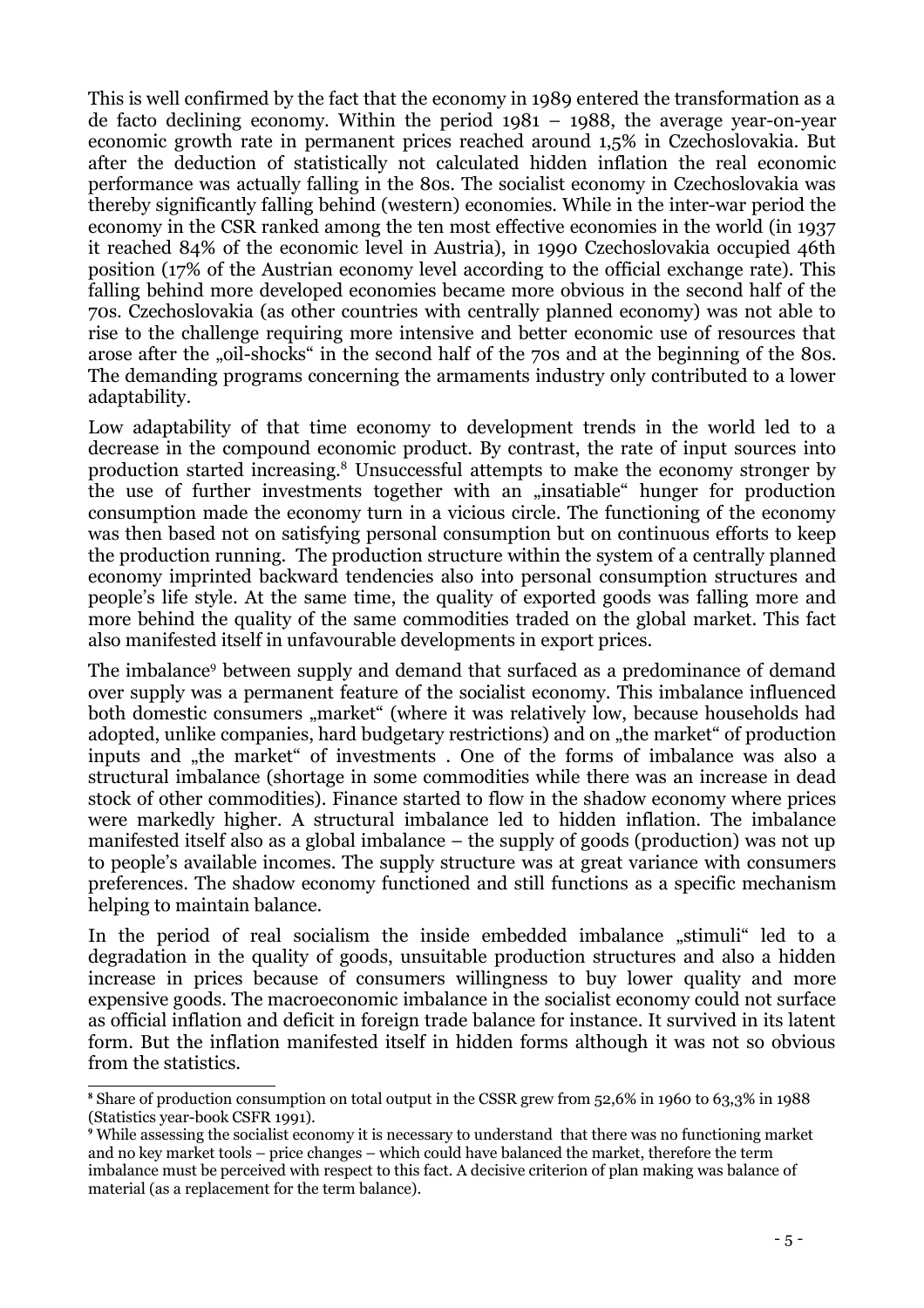Administratively set prices until 1989 did not represent the criteria for rational and effective use of resources within the economy. The gap between wholesale and retail prices was widening. Retail prices diverged from necessary costs. They included considerably differentiated turnover tax (there were about 1500 different turnover tax rates) or subsidies from the state budget. This deformed price system was a result of the implementation of the price policy giving preference to retail price social functions. Retail prices thus served as a tool to shape the living standard of citizens instead of wages. Price liberalisation after changing the system allowed prices to meet their basic objective and to be a value gauge. But with certain commodities the question whether they are to be a value gauge or a tool of government social policy has not been solved yet. The irrationality of price systems and price deformation continued to distort the structure of economic activities and supported energy-intensive production (outdated and ecologically demanding). The deformed value gauge was one of the barriers to a faster real restructuring of the economy even in the transformation course. Economic subjects got used to the fact that some "prices" serve as social policy tools and refused to understand them as prices.

Subjective factors – no adaptation to changed conditions

The "inherited" distortions (e.g. as regards thinking) from the period of the centrally planned economy lasted, although in a modified form. Respective subjects (employees, employers, entrepreneurs, and the government) have not been able to significantly get rid of them so far. They have not succeeded in adjusting to qualitatively changed conditions. A considerable number of citizens have not changed the common socialist habits. None of the Slovak governments has so far succeeded in solving the key economic problems and in the implementation of substantial and complex economic reforms. Moreover, respective governments (and especially less democratically oriented governments e.g. 1995 – 1998) contributed to a generally accepted value relativism with only a de iure but not de facto emphasised adjustment to the market requirements from their specific activities. Therefore the lasting negative trends are being deepened by "vicious circle" of deformations in thinking and decision making by citizens as voters and governments, and again retrospectively citizens as economic subjects.

This thinking deformation is based on an overrating of the government's abilities and a distorted view on its tasks in the economy, on a distrust in individual (economic) freedom, personal responsibility and enterprise as well as a distrust for the observance of principal moral values. The reliance on government decisions and a frequent choice of less democratically or/and pro-market oriented political parties are negative manifestations of this deformation (that is only very slowly fading away). The deformed thinking by citizens has impacts on the deformation of the economic system (although this deformation disappears a bit faster). But a substantial minimisation of the economic system deformation is retarded by an insufficiently of "pro-reform tuned" government political parties.

Respective governments have not started to solve the basic economic problems which consist of three (mutually interconnected) problems:

- "large" centralised and none economic general government<sup>10</sup>, that intervenes to a great extent and represents great burden for other, especially for entrepreneurial, subjects;
- chaotic and none cohesive "game rules " for enterprise and market competition;

**<sup>10</sup>** Central government in Slovak conditions means central budgetary organisations, state special-purpose funds, privatization funds (Natinal Property Fund and Slovak Land Fund), Slovenská konsolidačná, a.s., fund of social welfare (Social Insurance Company, National Employment Bureau and health insurasnce companies) and local governments (municipalities).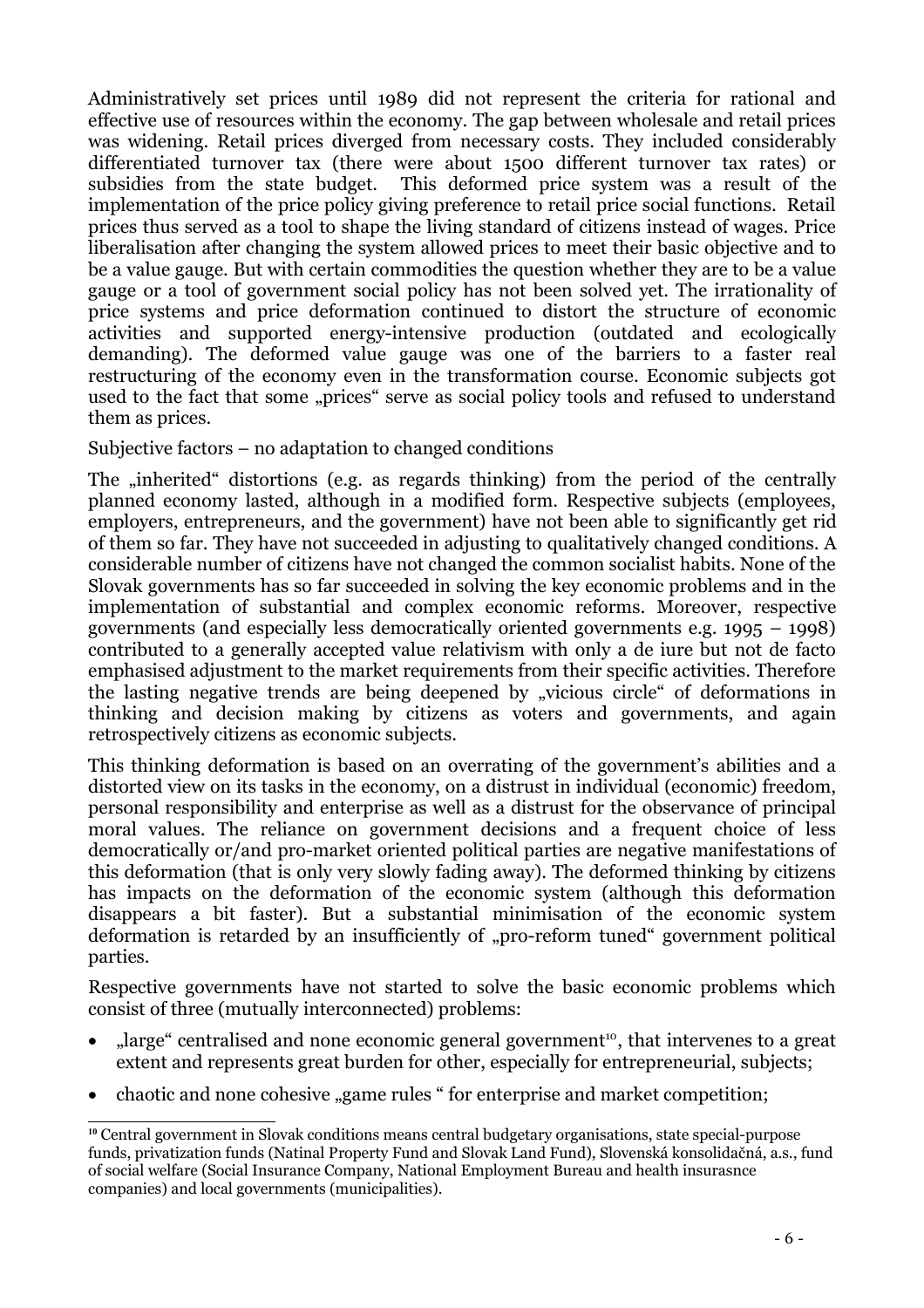· low morals in economic processes and its wide acceptance.

In Slovakia the general government still distributes almost half of the economically created resources. Moreover, public spending does not decrease on a year-on-year basis. Respective general government subjects limit and stand in for other economic subjects as regards their potential activities. The Slovak governments have not made any reform of public spending targeted at a decrease in its weight and restructuring. They "contribute" to a deepening of a citizens "reliance on the government (including general government). A high level of centralisation of public finance administration makes citizens "acceptance of reliance on outside sources" last, and keeps them well away from public finance control.<sup>11</sup> Governments have not made financial decentralisation of public finance. The deepening of citizens reliance on the government and from this a resulting passivity are typical for the social sphere. Governments have not resolved to put reforms in the social sphere, and especially in pension, health care and school systems, in motion. At the same time, in Slovakia, the central government unfavourably intervenes in the entrepreneurial environment and changes market conditions by high volume subsidies. The competitive environment is unfavourably influenced especially by direct subsidies to agriculture as well as by various forms of "indirect subsidies" (for instance to some banks until recently). Subsidies that selectively favour some chosen subjects demotivate other, mostly prosperous, enterprises. Governments do not lower subsidies and they have not made their subsidy policy more transparent either. Tax and social welfare contribution rates remain high in order to finance high volume public spending<sup>12</sup>. This results in high tax and a contribution burden for economic subjects causing an increase in their expenses. Income tax is particularly one of the tools by which the central government pumps out potentially free financial resources. Governments have not implemented a fundamental tax reform targeted at the tax and contribution burden and at making the tax system transparent and simple. The central government thus hinders an increase in private savings, investments and thereby suppresses the speeding up of productivity dynamics. The problem is being made even worse by the considerable need to finance a year-on-year increase in the deficit of the central government. The increase in public debt followed by an increase in interest rates and other problems related to central government management represent direct consequences. Respective governments therefore "pass on" the current public finance problems to the future. They submit "an unsettled bill" that will be made even higher by interest to future tax payers. In Slovakia, governments have not succeeded in making the public finance management more economical and they have not been able to stop the increase in the public deficit.

Transparent rules of business have still not been created. The current, game rules "do not often apply to everybody equally. Legal tools allowing the selection and exceptions contribute to it. Subsidies, tax relief, and exemption from taxes, government guarantees or special advantages for certain investors may serve as examples. And especially support for big companies helps to preserve the inequality of opportunities on the market. Preferences for some by the state controlled companies and financial institutions or other people "interconnected" with political parties in various ways (e.g. Devín Bank) are also a serious

**<sup>11</sup>** Data on the actual extent of revenue collection decentralization as well as the fact that the government has not decided about their more significant transfer to municipal governments further confirms the reality, i.e. no financial decentralisation has been made, so public finance control is still neither more direct nor more democratic. Central government's share on revenue collection amounted to 92,2% in 2001 while the municipal governments share was only 7,8%.

**<sup>12</sup>** First of all, social welfare contribution rates ( in Slovakia it means pension scheme, sickness and health insurance and unemployment insurance) amounting to 50,8% of gross wages are excessively high. They represent a difference in rate of 3,3 percentage points when compared to the Czech Republic, 9,8 percentage points when compared to Hungary and even 26 percentage points when compared to the average rates in the OECD countries. (estimates for the OECD countries are based on the MMF calculations, see the IMF, 2000).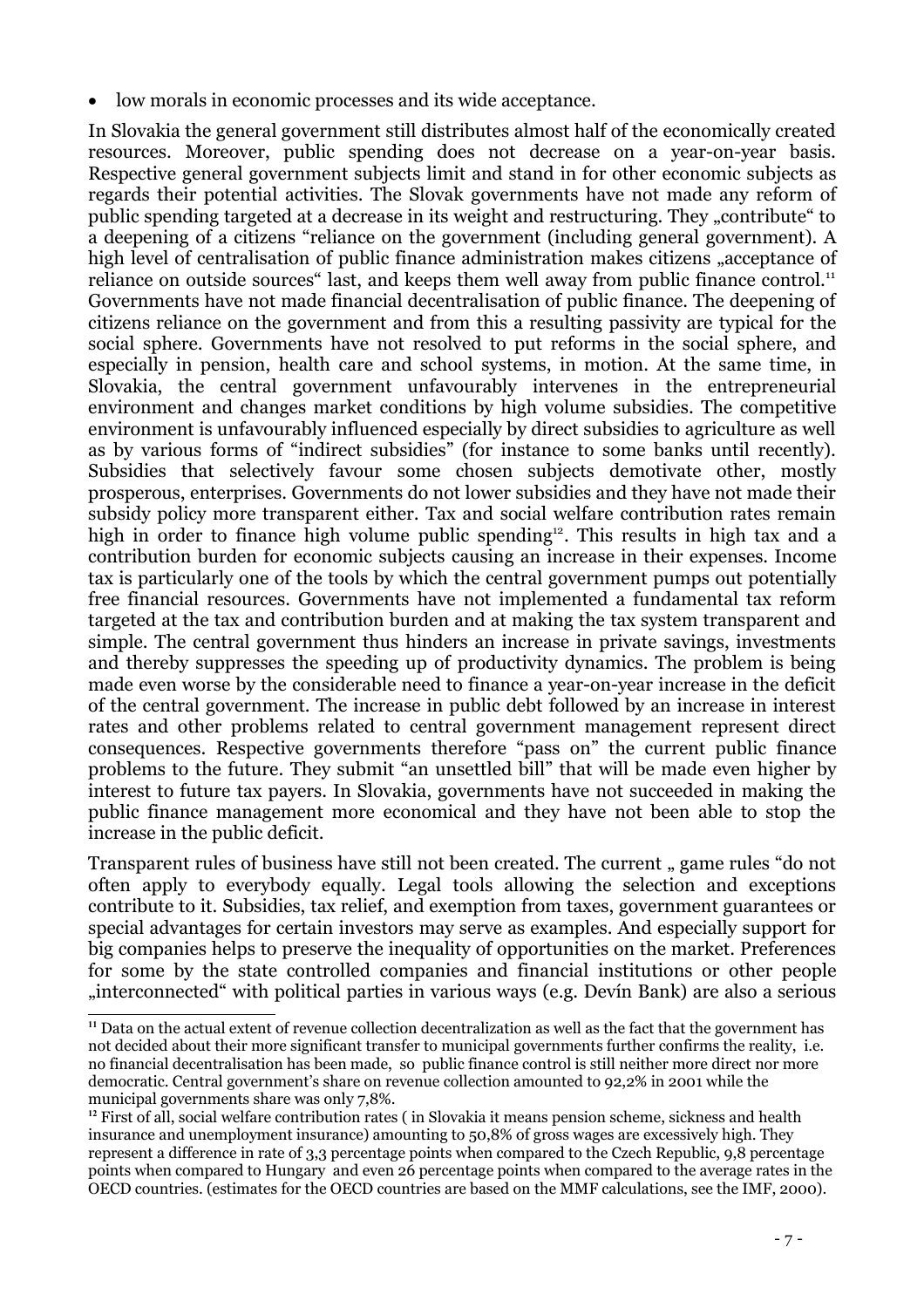problem. Governments do not carry out any limitation on their regulatory activities as regards market and competition. There is also an insufficient protection of minority shareholders that also creates barriers to the development of the capital market and is another problem for carrying out business, particularly for partnership companies, in Slovakia. The inequality of opportunity for enterprise and the non-transparency of rules for leaving the market in the case of failure were worsened by the inactivity of supervisory institutions – capital market and banking supervision. The constant insecurity and low enforceability of the law remain a substantial problem especially for small and medium enterprises. This condition is a consequence of inflexibility and the long time delay in taking court proceedings, the low effectiveness of the law on bankruptcy and settlement as well as extensive corruption in the judiciary. Governments have not provided real improvements in law enforceability.

A low level business morality spreading in economic processes (similar to the whole of society) hinders the development of the market and the competitive environment and their natural advantages. "Tunnelling" of companies by their own management, and low payment discipline are manifestations of the relevance of generally accepted values. These widely spread negative phenomena (which have become "standard behaviour") are directly related to the lack of mechanisms that would automatically exclude people with poor judgement from the decision making process. The widely spread forms of (political) corruption and protectionism are specific and extremely dangerous. Political decision making is permanently under pressure from various lobbies that have large amounts of money. Also the wide authorisation of general government employees with respect to entrepreneurial activities (e.g. licensing, registration or litigation) make a "prefect environment" for corruption. They may greatly restrict any efforts leading to the creation of a legal framework necessary for free enterprise and law enforceability. But there are also various forms of corruption as regards relations between citizens and the central government. A typical example is the long time embedded corruption in the health care system. The health care system suffers from a long-term shortage on resources although citizens pay substantial mandatory contributions. Respective governments have not eliminated corruption and have not created any conditions necessary to minimise its occurrence. The high level tolerance of corruption in Slovakia might lead to its further spread. 13

In Slovakia, governments not only ceased to implement economic reforms (or they implement some of them but only in a limited form) but their measures worsen the economic conditions in many cases. The spread of protectionism and political corruption, favouritism of some selected subjects (e.g. banks)  $\frac{1}{4}$  and poor public finance management are only a few examples. Several adopted government laws (especially by less democratically oriented governments) in the course of transformation have been harming the creation of a standard economic environment e.g. the law on revitalisation and the law on strategic companies adopted by the previous government and the law on state and public service and the labour code adopted during the current government's term of office.

**<sup>13</sup>**According to polls done by GFK Prague 48% of Slovak citizens understand bribing as a necessity which is to be accepted by everyone who wants to survive, and almost 80%of respondents think that the current government is not really interested in eliminating corruption (Economist 42/2001).

<sup>&</sup>lt;sup>14</sup> The most obvious case was a "support" for Devín Bank that was allowed to exact government debts abroad despite having problems meeting the criteria for banking activities. Also the attitude of the government towards banks (Všeobecná úverová banka, Slovenská sporiteľňa and Investičná a rozvojová banka), was a serious hazard.

During the previous government's term of office these banks had an opportunity to provide credits to "close" clients on a large scale and the current government assumed these unsettled credits amounting to 105 billion SKK. Moreover, the government controlled banks received also interest on such unsettled credits. This mean that current and future tax payers are burdened with paying out the "bad" credits.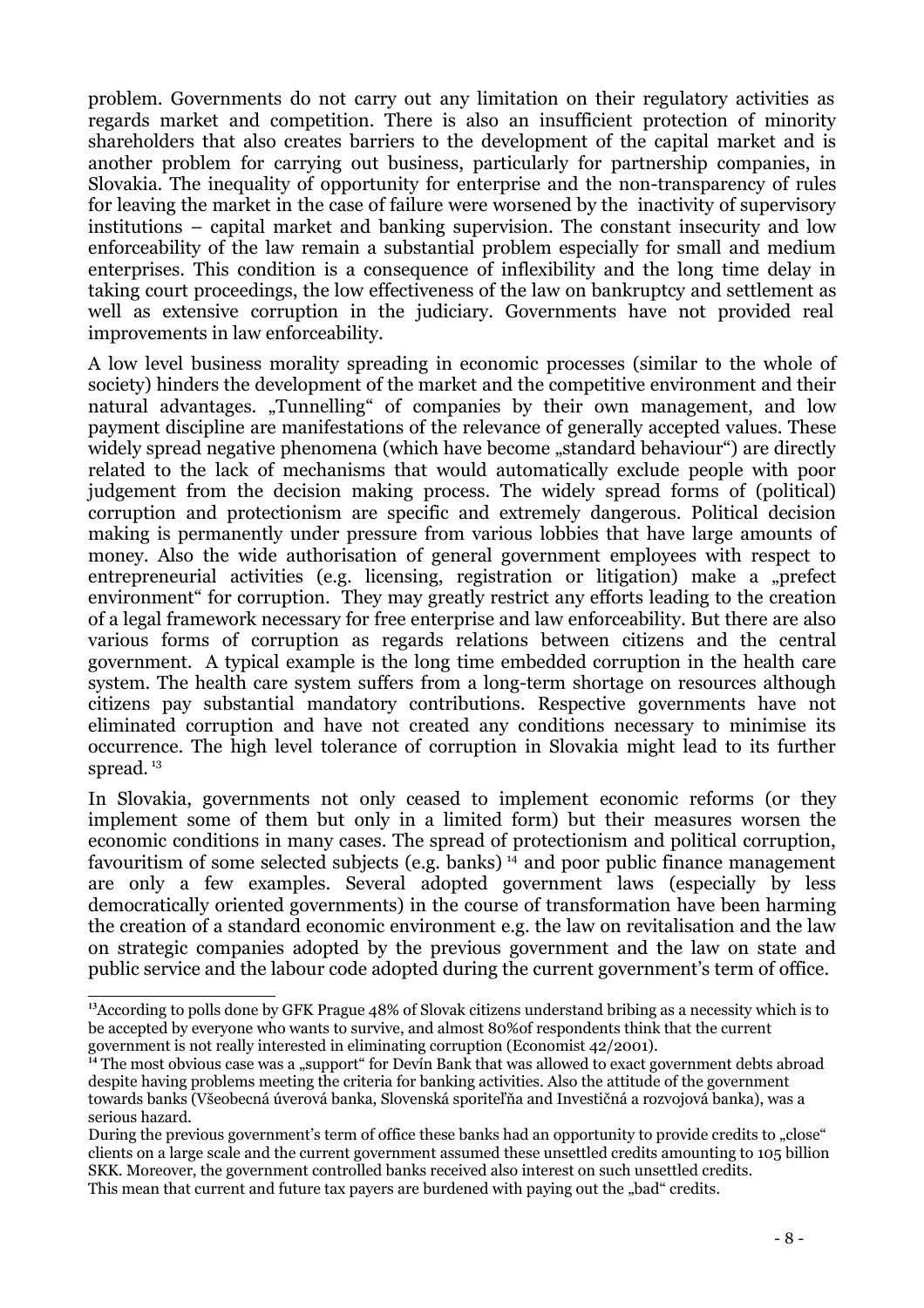General expectations and fundamental preconditions for a long-term economic development

General expectations

In Slovakia, there will probably be no potential for a long-term economic development within the next few years. We expect moderate economic development when compared to the present situation, this will be connected with an increase in foreign investments (that will come as a result of increased international credibility and security of Slovakia as a member of NATO and the EU). But a significant flow of investments will be prevented by an insufficiently cohesive creation of conditions for motivating the entrepreneurial environment. The foreign capital will not only contribute to improvement of company management but also to improvements in "entrepreneurial culture". But we certainly cannot expect that  $\lim_{n \to \infty}$  rules will be accepted by the majority of domestic subjects and that they will identify themselves with them.

In the medium-term, Slovakia will keep on falling as regards economic performance, productivity, competitiveness, technological development and price and wage levels, behind economically developed countries. A remarkable difference between Slovakia's economic performance and an average performance of the fifteen EU members states will be getting smaller only very slowly. <sup>15</sup> The economic performance and competitiveness of Slovakia will fall not only behind the most economically developed countries (e.g. the U.S.A, and Luxembourg) but also behind more recent dynamically developing countries (e.g. Ireland and Finland). The capital market will remain underdeveloped and not only behind western markets but also behind the Hungarian and Polish capital markets.

The current negative trends will continue unchanged in the next few years. Value attitudes, ways of thinking and peoples adopted behaviour patterns will not experience any change.

The scale of economic activities, personal responsibility and labour mobility will remain low in Slovakia. The cessation of many domestic companies (as a result of increased competitive pressure posed by foreign companies and in the context of a unified inner EU market) will support a high unemployment rate, particularly in some regions. An inability and unwillingness from a substantial part of the population to assume responsibility for their economic future will last. The number of people who are not able to find a job will remain high in the following years and will pose a problem. Production and export from Slovakia will be oriented to energy and resource intensive products with low added value in the medium-term period. The ability to compete will be supported more by low prices than by an increasingly higher quality of products. It will be determined by the production of several bigger companies and by a high level of imports.

The preservation of several negative trends in the Slovak economy will probably result from the activities of governments elected in 2002 and 2006 – their minimum ability and/or willingness to implement complex and fundamental economic reforms, and to solve essential economic problems. We do not expect that Slovak governments will be able to meet the criteria of being undoubtedly democratic, pro-market and pro-reform orientated, and the criteria of "being operational" and the criterion of value affinity of government political parties, within the next few years. <sup>16</sup> It is very unlikely that governments will be able to agree on a more significant decrease in public finance weight "inside". There will be

**<sup>15</sup>** It is presumed that 48% of Slovak economic performance when compared to the average performance in the EU countries in 2000, might reach only some 54% in 2007.

<sup>&</sup>lt;sup>16</sup> The scenario of the most probable developments considers two alternatives in a government's structure. The first one assumes that governments will consist of broader coalitions and it will contribute to the maintenance of non-standard political parties and political systems, and cause clumsiness and low effectiveness in decision making. The other (although less likely) alternative is a government (or governments) consisting of less democratically oriented political parties with an autocratic approach.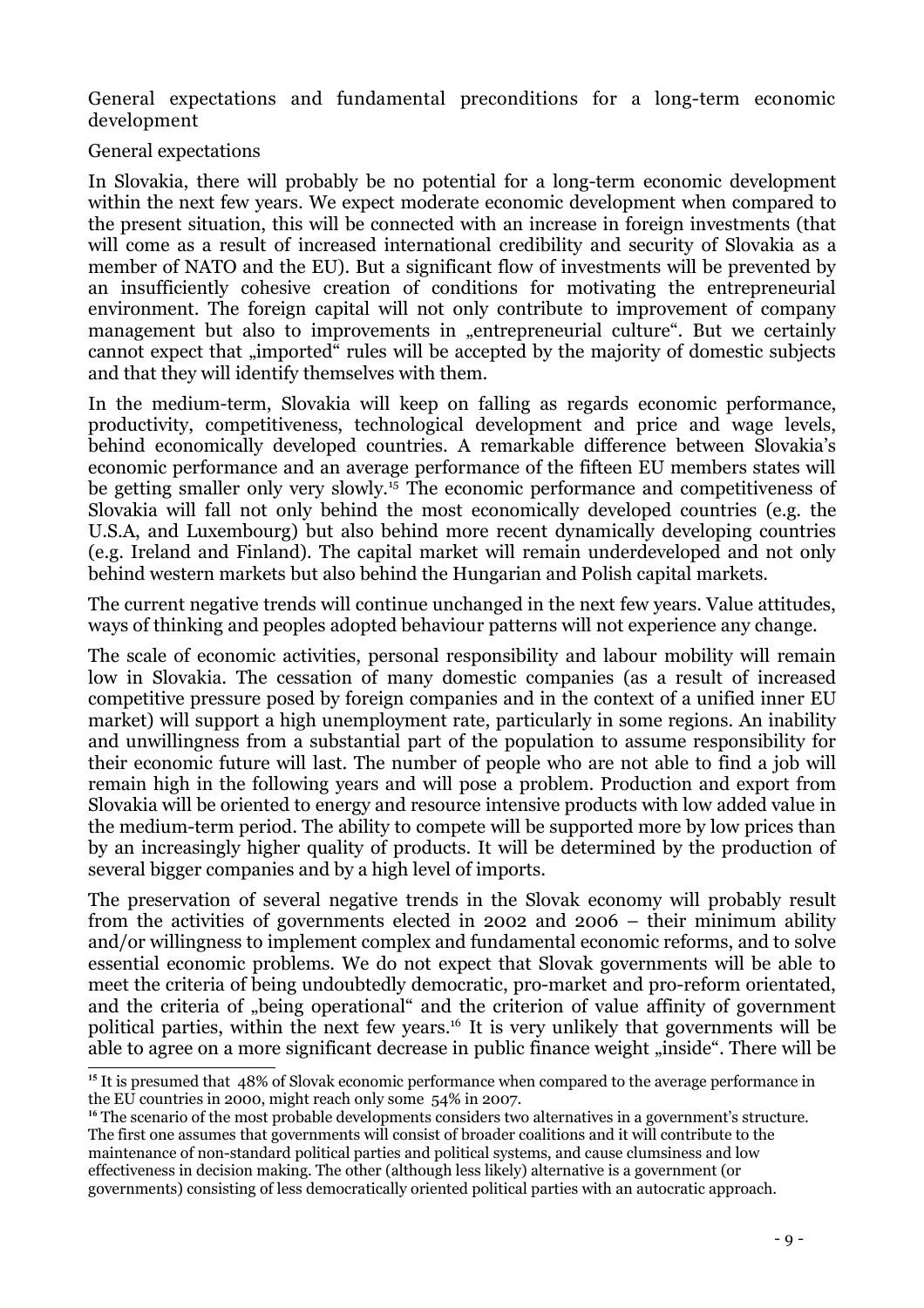no more significant reforms of public spending (whether in regard to subsidies or social sphere spending). The high tax and contributory burden on economic subjects (although it might get smaller) will most probably last. Public finance management will improve only a little. It will be limited by pressure lasting from the past (e.g. costs of selected bank restructuring) and financial pressure related to the accession to the EU.

It is also not possible to expect minimal influences on various forms of imperfect competition, although several big foreign companies will enter the market in the Slovak Republic. Therefore a real low enforceability will remain low in the next few years. Corruption in the judiciary will restrict law enforceability. This will probably be also connected with the acceptance of low morals by all of society and thus have serious impacts on economic processes in Slovakia.

Fundamental preconditions of a long-term economic development<sup>17</sup>

Despite these pessimistic expectations as regards the improvement of economic conditions in the next years, there is the real possibility of a significant qualitative change that could be made using inner potential but only over a long-term period. There are several examples of different ways of becoming a dynamic, competitive and educated country. For Slovakia, it is reasonable to compare itself to similar smaller countries which were economically underdeveloped and poorer, when compared internationally, only several (ten) years ago but now they achieve high economic performance and rank among the most dynamic and competitive economies. Ireland, Finland, New Zealand and, as a transforming economy for instance, Estonia may serve as examples. All these countries occupy top positions as regards economic freedom.<sup>18</sup> To go a similar way Slovakia will probably need a longer time and it will be determined by the existence of many preconditions.

A long-term sustainable economic development in Slovakia depends, first of all, on the creation of systemic preconditions for a continuous real increase in productivity, permanent efforts to implement principles of economic freedom, a functioning market, personal responsibility, principles of transparent ownership rights (including protection of private property), and the equality of opportunities. As wide as possible access to education and knowledge (and opportunity to use them), especially to knowledge in highly specialised areas that require high quality human and technological capital, ability to apply this knowledge in practice represent an important precondition for having inner potential for a positive change in economic performance. The main precondition for a long-term economic development is meeting the following mutually interconnected objectives:

- · a significant reduction in the role of central government and redistribution scope within the economy, its economic contouring and decentralisation;
- The creation and observance of transparent and unified " game rules" for enterprise and competition on the market;
- minimising opportunities for the creation and spread of immoral behaviour, especially corruption, protectionism and their "pseudo rules".

A significant reduction in the "size" of central government, and in the scope of the redistribution of funds in the economy, should lead to the creation of a government that

It is also possible to accept the consideration of Peter Zajac that a wide-spectrum government of ...mud democracy" that was elected in 2002, will help less democratic and more autocratic oriented political parties to consolidate their positions and influence, at least, in Parliament .

<sup>&</sup>lt;sup>17</sup> The objective is not to present a complex set of measures within the government's economic policy. The authors focused "exclusively" on fundamental preconditions for economic development of Slovakia.

<sup>&</sup>lt;sup>18</sup> According to the results of world wide levelling of the Economic Freedom Index in 2001 (The Fraser Institute), for instance New Zealand occupied the 3<sup>rd</sup> position, Ireland was in 6<sup>th</sup> position, Finland in 14<sup>th</sup>, and Estoniain 36<sup>th</sup> while Slovakia occupied the 68<sup>th</sup> position (NFAH, see Thomay, 2001).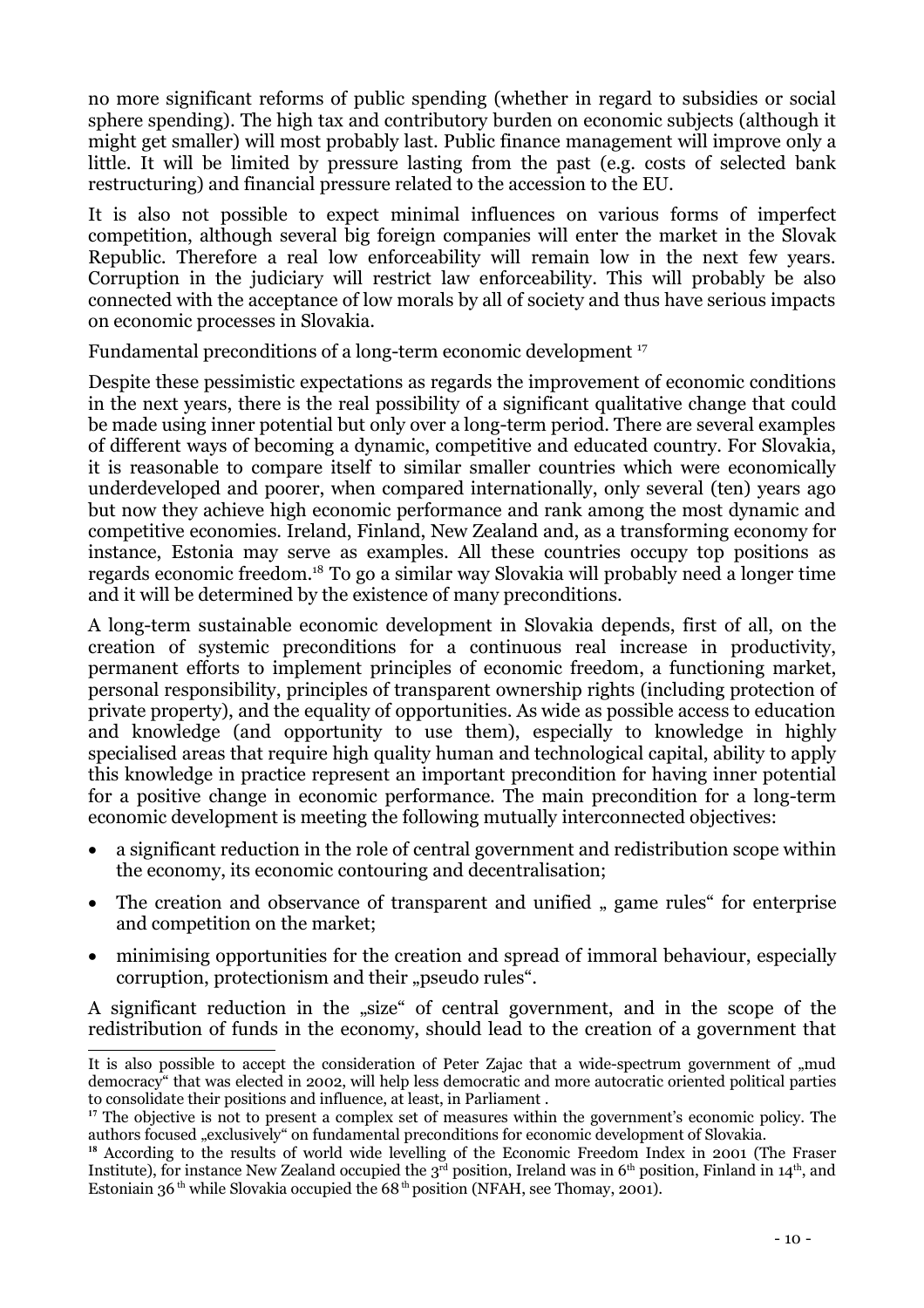will be able to perform the tasks which it is principally predestined for in a democratic society with a market economy (the legislative tasks, judiciary, foreign affairs, defence and security, social standard of objectively disadvantaged people, protection and education for children). Central government should be significantly smaller, economic, and more decentralised. But at the same time it should be stronger where it is supposed to be, for instance in the judiciary.

Reduction in scope of activities performed by central government and reduction in its interventions into the real economy will require mainly:

- · substantial decrease in public spending weight, especially by the removal of any forms of government interventions into the entrepreneurial environment (mainly subsidies, loan guarantees, or other selection tools), reduction in central government consumption costs (wages and purchase of goods and services) and a reduction in the costs of social transfers (that should go hand in hand with reforms in the system of social sphere funding);
- · substantial decrease in tax and contribution burden, especially by lower tax rates for legal entities and natural persons, lower social welfare contributions and by putting more importance on indirect taxes (particularly on VAT);
- · transparent and simple tax system without selection tools (e.g. various rates within the same tax, or some other advantages and exceptions);
- achievement and maintenance of balanced year-on-year economic management (deficit is allowed only in the case of unforeseen external influences), suspension of public debt increase and its gradual elimination (primarily with respect to GDP);
- · significant decentralisation of central government (including transfer of finance) meaning more authorities for local governments.

Markedly smaller role of central government in the economy followed by a significant reduction in tax and contributory burden should bring a greater portion of economic output into the private sphere including after-tax wages. An increase in available financial funds will then allow a greater scale of private savings and investments and the creation of new jobs. This will support an increase in (economic) freedom, personal responsibility and entrepreneurial activities.

A substantial reduction in the redistribution through public finance should support a solution in another two key problem areas in the Slovak economy – none transparent and diverse rules for enterprise, and growing corruption.

The removal of direct interventions by the central government to the entrepreneurial environment (through subsidies, loan guarantees and licensing) will not suffice to create transparent and unified rules on the market. To meet this objective and achieve equality of opportunities it will be necessary:

- · to simplify, unify and make the criteria for entering and leaving the market transparent;
- · to minimise forms of imperfect competition (monopoly and other dominant players);
- · to reduce regulation scale (regulations, measures, etc.) on the market, and especially on the labour market;
- · to provide (legislative) preconditions for law enforceability , including effective courts;
- · to provide unquestionable protection of minority shareholders rights;
- · to define precisely the criteria for leaving the market in case the subject fails.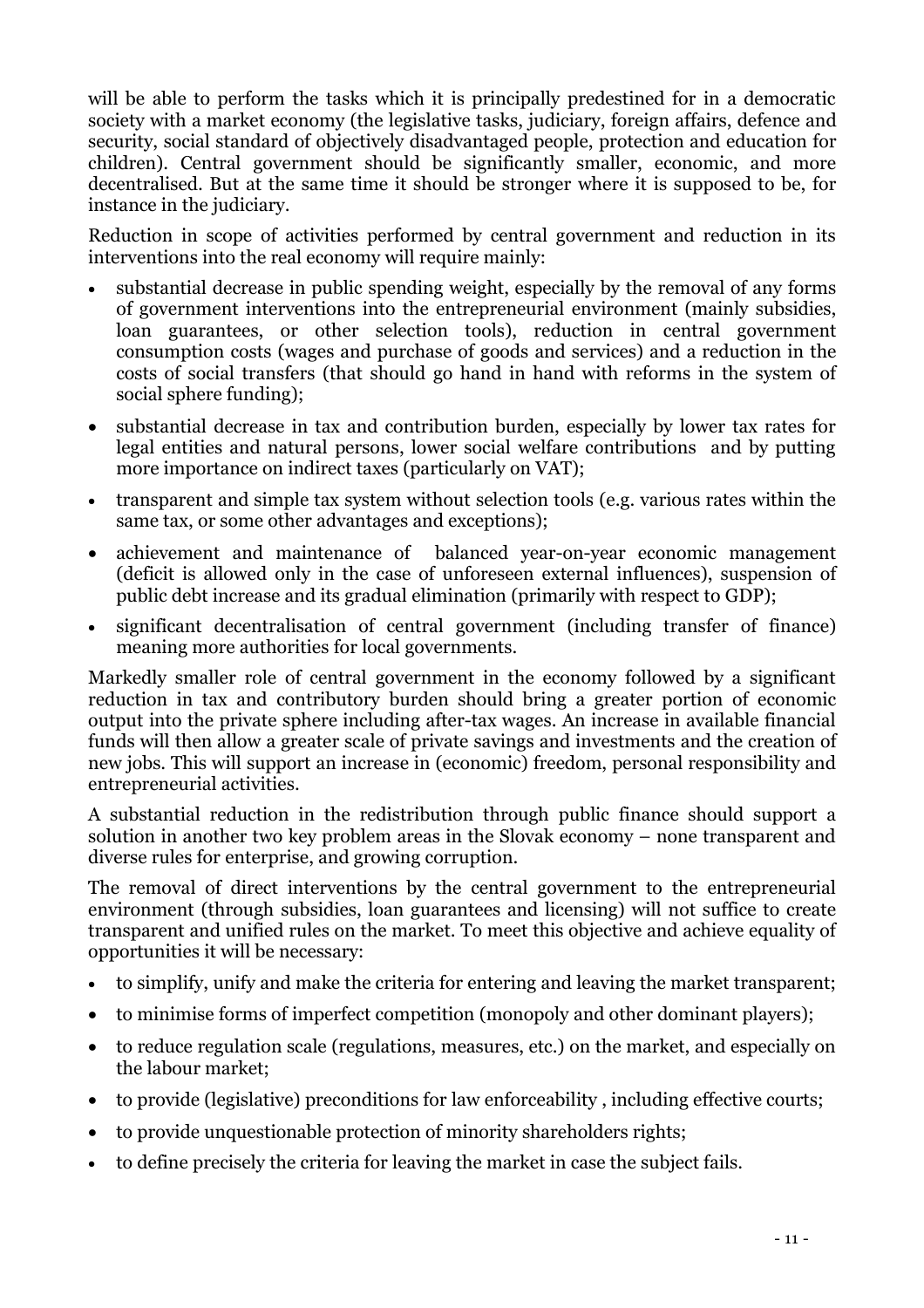A remarkable reduction in central government influences on the economy, a reduction in market regulation, the creation of transparent and unified rules of enterprise, decision making and selection processes would substantially contribute to minimising corruption opportunities. A side target to support this main objective should be a decrease in the influence of lobbies, particularly illegal ones. Meeting these objectives requires the elimination of informal rules and everyday practical observance of ethical values and active intolerance towards corruption. But this is a question for several generations.

The overall capability of human capital, especially higher quality labour (able to apply new mainly information technologies) represents a fundamental precondition for the achievement of the above named economic strategic objectives. The maintenance of a stable monetary environment, the prevention of inner and outside economic imbalances, effective functioning of the market and flexible labour market are fundamental preconditions for economic development. Political development based on pro-reform and pro-market orientation of respective governments is a must.

To achieve a successful economic development in Slovakia it will be necessary to implement a long-term supply oriented economic strategy targeted at support for private saving and private investments. Similar complex strategies were adopted and implemented by conservative governments in the USA, Great Britain and Ireland. The ability to explain legitimacy and rightness of the set of measures to citizens in a way that will allow them to accept it is also an important criterion of success. It will be necessary to overcome the hostility of several interest groups (e.g. farmers and the unions) and possible pressure put by the EU (that could try to hamper "more daring" and univocal market oriented economic reforms). One of the preconditions for a positive direction, that cannot be questioned after a "simple" exchange of governments, could be by the constitution guaranteed features, e.g. balanced public finance management (or just a strictly defined allowed total deficit) and a constriction of public spending increase.

Peter Gonda is an economic analyst for the Conservative Institute of M. R. Štefánik. Karol Morvay is an economic analyst for M.E.S.A. 10.

The article was published in the magazine Conservative Views on Society and Politics (Spring – Summer 2002). It is available at http://www.institute.sk.

References

1. Fisher, S. – Sahay, R.: The Transition Economies After Ten Years. IMF Working Paper. IMF 2000.

2. Gonda, P. : Economic Performance and Competitiveness of the Country . In: Slovakia 2015 (Working Paper – a Chapter for a New Publication). Bratislava, February 2002.

3. Gonda, P. : Public Finance. In: Slovakia 2001. Institute for Public Affairs, Bratislava. 2001.

4. Kornai, J. : Transformational Recession, Political Economics 5/1994.

5. IMF: Balancing Fiscal Priorities Slovakia's Challenges for the Future. Article IV. Consultation Mission, Bratislava, IMF 2000.

6. Morvay, K. : Overall Macroeconomic Development. In: Marcinčin, A. – Beblavý, M.: Economic Policy 1990 – 1999. Center for Social and Media Analysis. Bratislava. 2000.

7. Morvay, K. – Gonda, P. – Labour Market, Ability to Be Employed and Employment Rate. In: Slovakia 2015 (Working Paper for a New Publication). Bratislava, February 2002.

8. Okáli, I. et al.: Assessment of Existing Results of Transformation Process in Slovak Economy, an Outline of Open Issues and Further Steps with Respect to Economic Policy